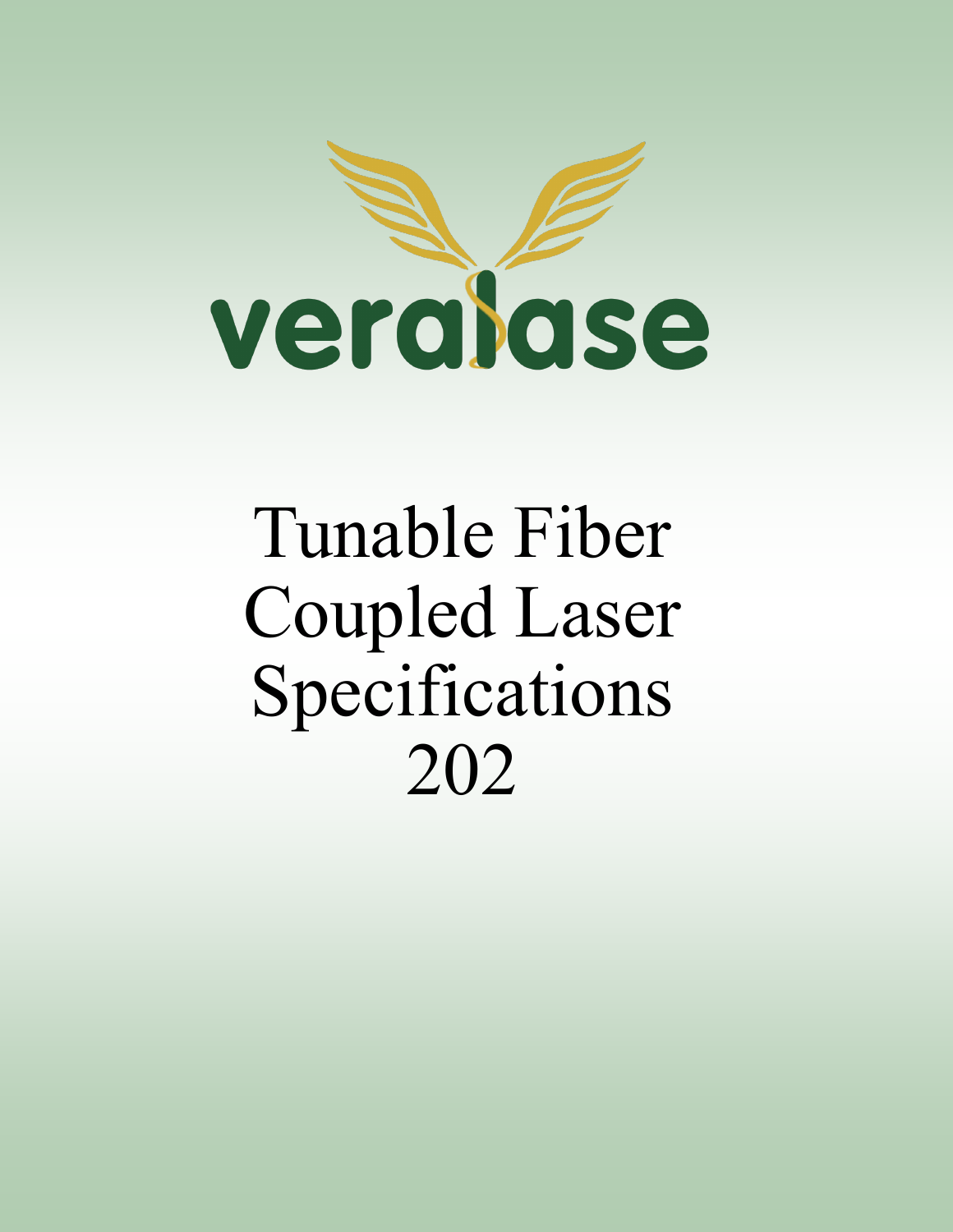## 1. System Specifications

|                                                                                                | <b>Symbol</b>        | <b>Typical (1)</b>         | <b>Units</b>  |  |
|------------------------------------------------------------------------------------------------|----------------------|----------------------------|---------------|--|
| <b>Optical</b>                                                                                 |                      |                            |               |  |
| Output Power (CW)                                                                              | $P_0$                | $0 - 2$                    | Watts         |  |
| Accuracy                                                                                       |                      | $0-5\% (0.1W-2W)$          |               |  |
| Wavelength (1)                                                                                 | $\lambda_c$          | 1260nm-1290nm              | nm            |  |
| Spectral Width                                                                                 | Δλ                   | 8                          | $nm$ $3dB$    |  |
| Wavelength Temp. Coeff.                                                                        | $\lambda_{\rm coef}$ | 0.5                        | nm/C          |  |
| <b>Standard Optical Output</b>                                                                 |                      | Dia. 6.2                   | mm            |  |
| (1) Other models are available for different wavelength, contact Veralase for more information |                      |                            |               |  |
| <b>Electrical / Data</b>                                                                       |                      |                            |               |  |
| Power Adapter Input                                                                            |                      | $100 - 240$                | <b>VAC</b>    |  |
|                                                                                                |                      | 50-60                      | Hz            |  |
| Power Adapter Output                                                                           |                      | 12                         | <b>VDC</b>    |  |
|                                                                                                |                      | 5                          | A             |  |
| <b>Program Parameters</b>                                                                      |                      |                            |               |  |
| Current Level - Up to 6                                                                        |                      | Level 1, 2, 3, 4,5, Manual | Power level   |  |
| Time on/Pulse                                                                                  |                      | 0 to 1000                  | ms            |  |
| Time off/ Pulse                                                                                |                      | 0 to 1000                  | ms            |  |
| Pulses/Trigger                                                                                 |                      | 1000                       | Pulse         |  |
| <b>Temperature Control</b>                                                                     |                      |                            |               |  |
| <b>Operating Temperature</b>                                                                   |                      | $0 - 40$                   | $\mathcal{C}$ |  |
| Laser Temperature protec-                                                                      |                      | $0 - 75$                   | $\mathcal{C}$ |  |
| Laser Temperature control                                                                      |                      | $15 - 60$                  | $\mathcal{C}$ |  |
| (2) Veralase recommends using the temperature at this range                                    |                      |                            |               |  |